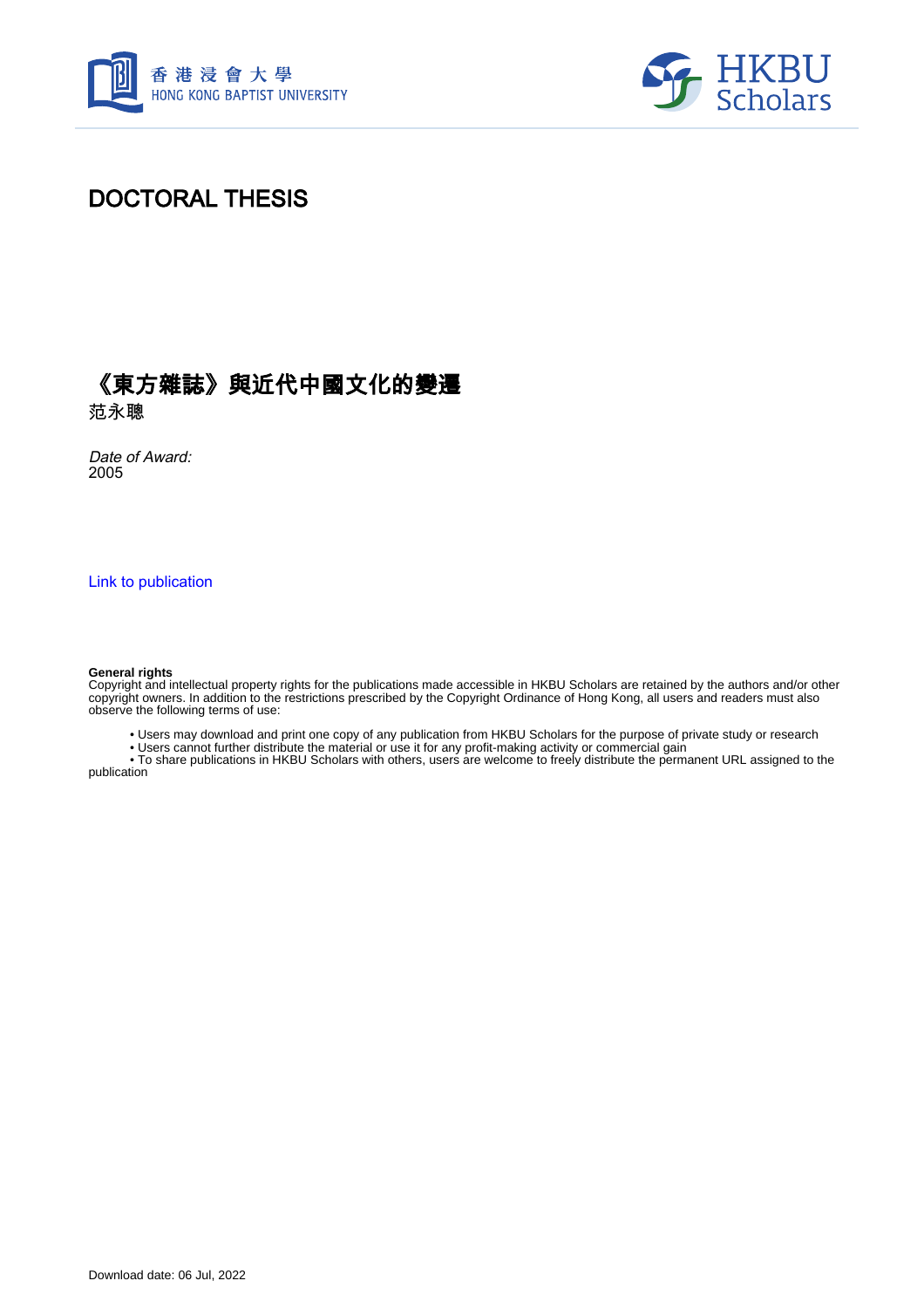*Eastern Miscellany* and the Changes in the Modern Chinese Culture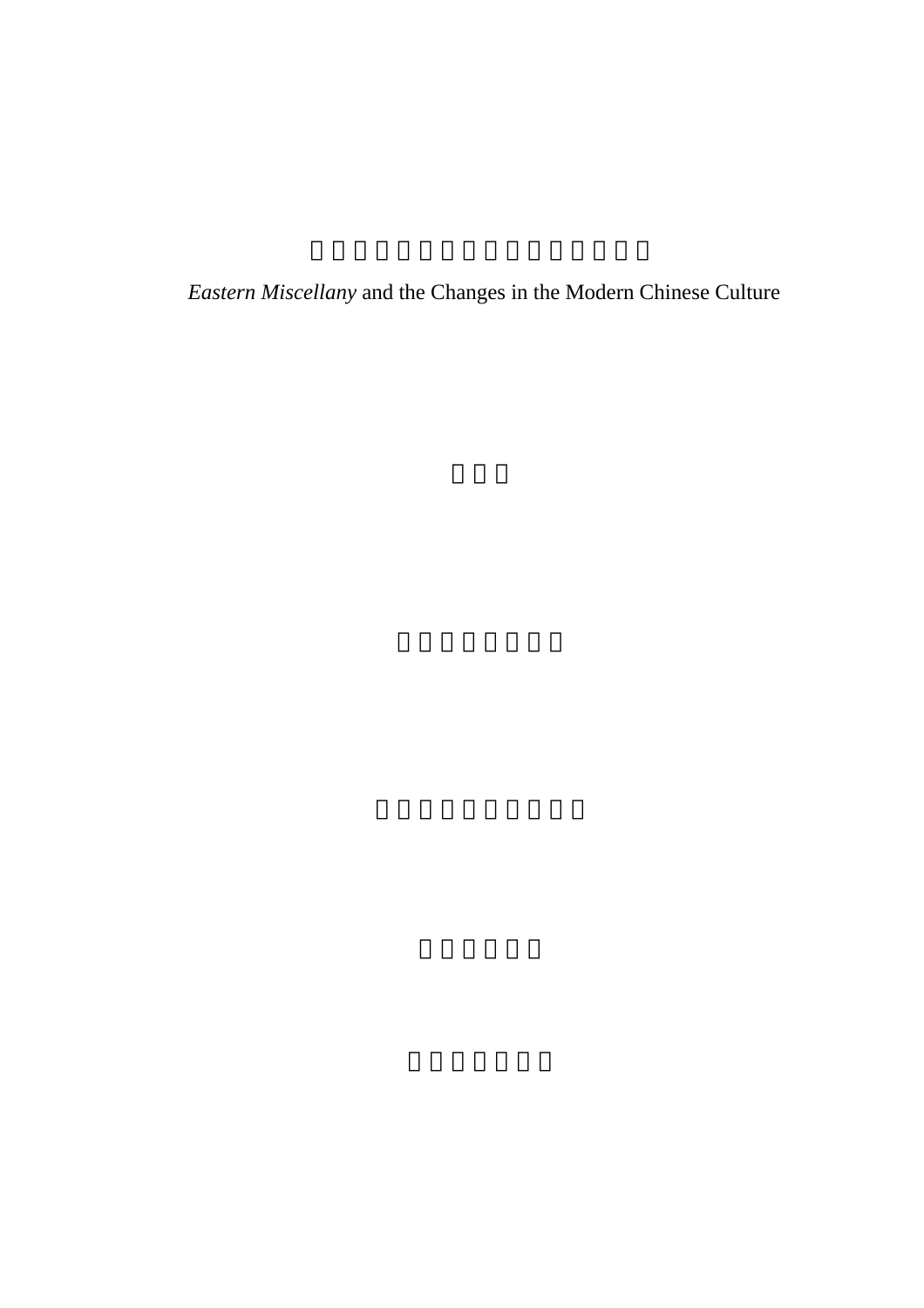1904 3 1948 12

**中文提要**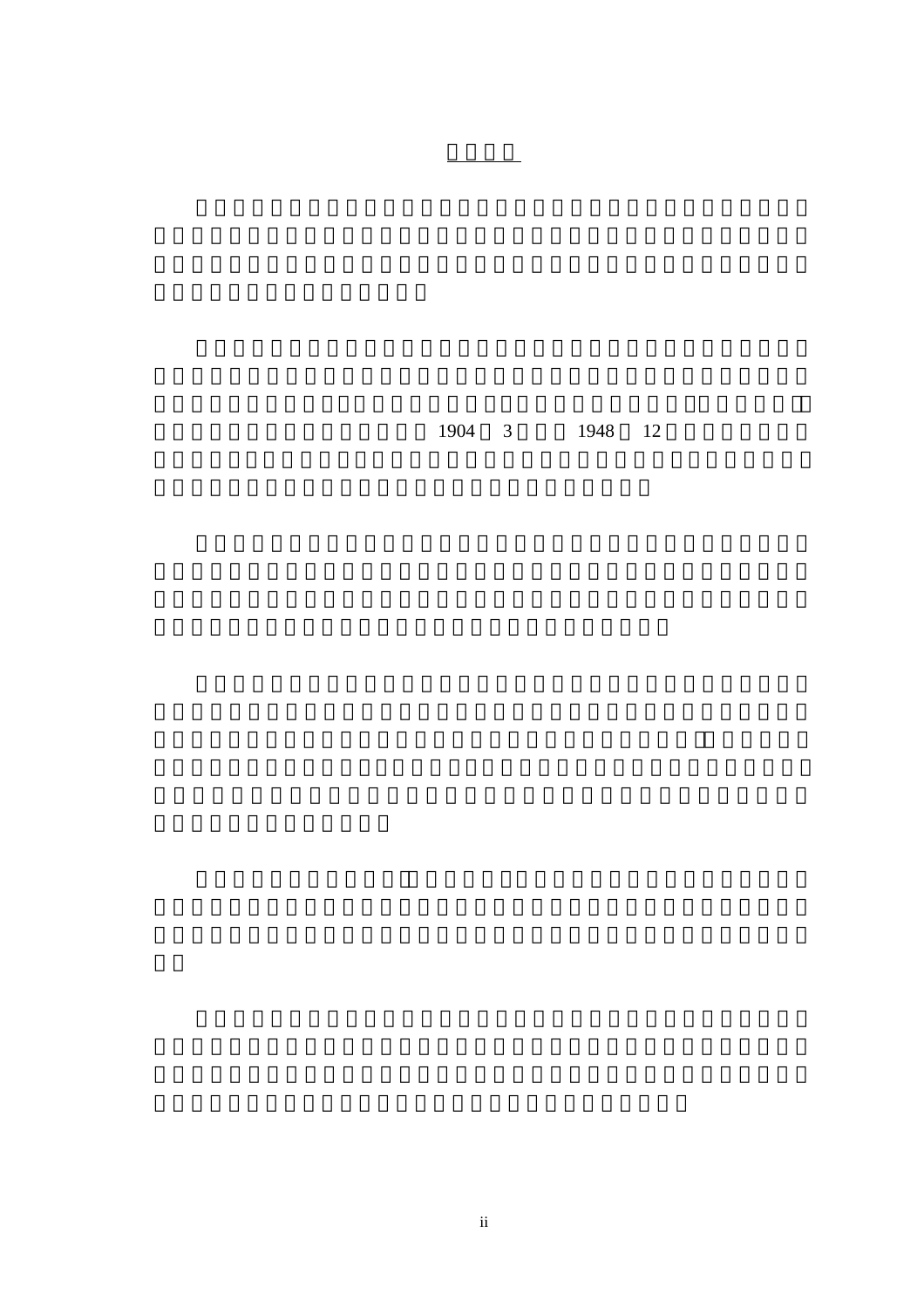### **Abstract**

Modern journalism contributed to the making of new impetus leading to the transformation of Chinese culture. It helped disseminate new ideas, serve as a forum among the literati to ponder over significant issues. It effectively became a driving force to promote interaction of opinions and accordingly forms certain power in the formulation of new ideas and opinions.

The fate of modern Chinese history drove a considerable amount of intellectuals to search for ways to modernize the nation and its culture of which modern journalism had a role. Of the many periodicals, the *Eastern Miscellany* should be taken seriously. The *Eastern Miscellany* was inaugurated in March 1904 and ceased publication in December 1948, altogether in 44 volumes ( 500 some issues ). It is certainly a popular publication with comprehensive coverage.

The readership of *Eastern Miscellany* reached a wide spectrum of people with many intellectual backgrounds. It helped shape the modern Chinese mind. For this reason, a study of the Eastern Miscellany is indeed a study of the making of modern Chinese mind.

"Accommodation" was the key opinion in the series of intellectual debates centering on such issues as the relative importance of Western culture to the Chinese. The *Eastern Miscellany* spent a great deal of effort in the promotion of a better understanding of Chinese and Western cultures. Accordingly, the *Eastern Miscellany* became a major forum for discussion of Western and Chinese cultures. Intellectuals attached much significance to the *Eastern Miscellany*.

In the past, the *Eastern Miscellany* was neglected by the historical scholarship. Some attentions were made to assess the role in which the *Eastern Miscellany* played in the diplomatic history of modern China. This doctoral research thus fills up the gap and offers an assessment of the significance of the *Eastern Miscellany* in modern Chinese cultural history.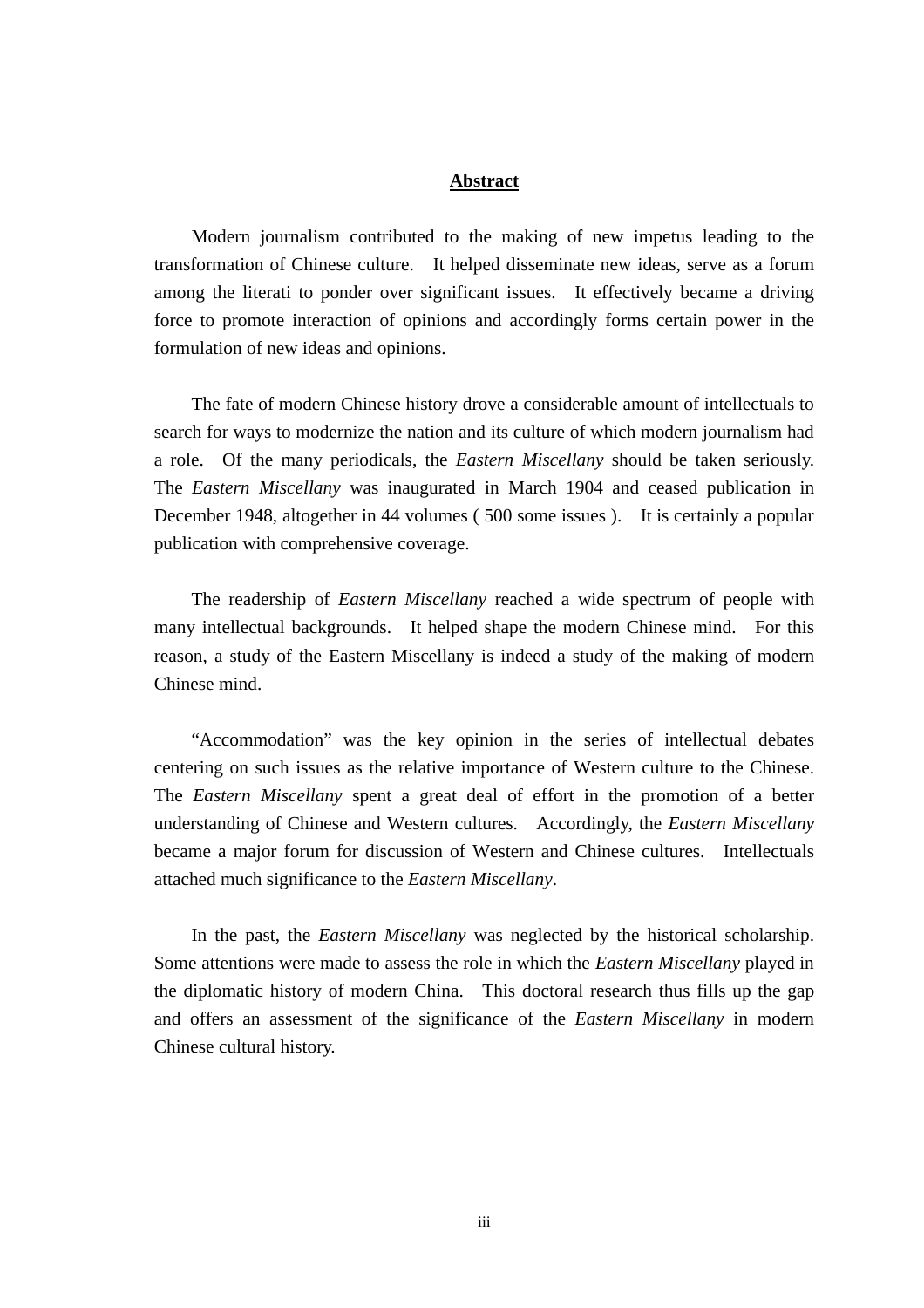### 

|--|--|

## 

##